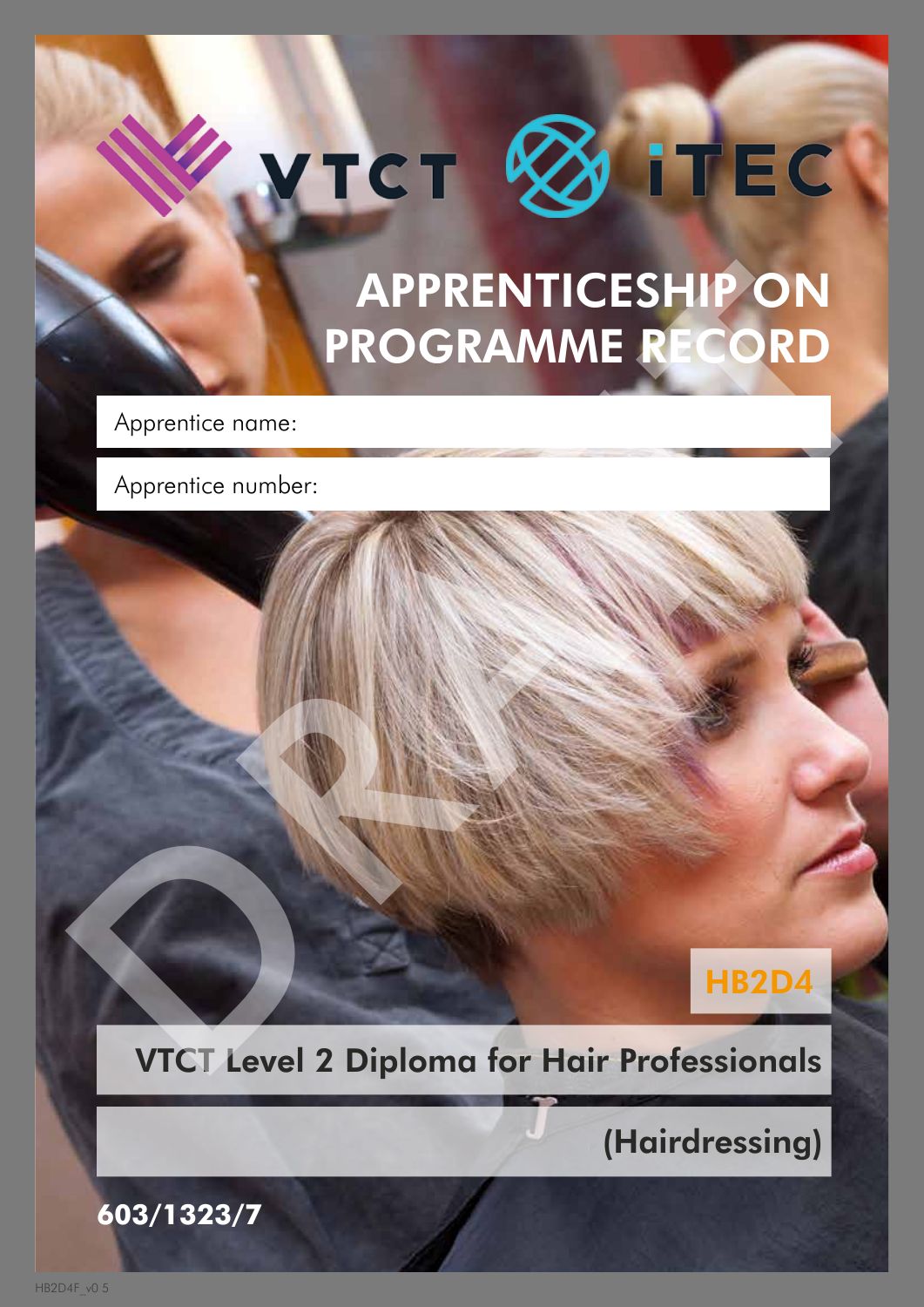This is an On Programme Record which can be used to record the achievements of requirements for this qualification. The On Programme Record can be completed by assessors/ trainers/teachers to confirm that the apprentice has achieved all mandatory and the specified number of optional units and aid in the gateway discussion to decide if the apprentice is ready for the End-point Assessment.

# The qualification

|  | for the End-point Assessment.                  | number of optional units and aid in the gateway discussion to decide it the apprentice is ready                                                                                                                                                                                                                                  |                                                                                           |                                                                                                                                                                                                                                                          | 31) 6 GHD 1111311 HOMEO CI COIC OF YOU'VE YOU TOOKS, ONIG COTOOL ONG INGHIBIT HOMEO TOGLOS ONG<br>men. Hairdressers must be able to work with all hair types ranging from straight hair to very<br>curly, wiry hair. They also need to be able to carry out consultations with clients, demonstrate |                |     |                            |  |
|--|------------------------------------------------|----------------------------------------------------------------------------------------------------------------------------------------------------------------------------------------------------------------------------------------------------------------------------------------------------------------------------------|-------------------------------------------------------------------------------------------|----------------------------------------------------------------------------------------------------------------------------------------------------------------------------------------------------------------------------------------------------------|-----------------------------------------------------------------------------------------------------------------------------------------------------------------------------------------------------------------------------------------------------------------------------------------------------|----------------|-----|----------------------------|--|
|  | <b>Qualification title</b>                     | Level 2 Diploma for Hair Professionals (Hair)                                                                                                                                                                                                                                                                                    |                                                                                           | the professionalism, values, behaviours, communications skills and safe working practices<br>associated with their role and be able to work without supervision to a high level of precision<br>with exceptional client care skills.<br><b>Structure</b> |                                                                                                                                                                                                                                                                                                     |                |     |                            |  |
|  | <b>Qualification number</b>                    | 603/1323/7                                                                                                                                                                                                                                                                                                                       |                                                                                           |                                                                                                                                                                                                                                                          |                                                                                                                                                                                                                                                                                                     |                |     |                            |  |
|  | <b>VTCT product code</b>                       | HB2D4                                                                                                                                                                                                                                                                                                                            |                                                                                           |                                                                                                                                                                                                                                                          |                                                                                                                                                                                                                                                                                                     |                |     |                            |  |
|  | 1st May 2017<br><b>First registration date</b> |                                                                                                                                                                                                                                                                                                                                  |                                                                                           |                                                                                                                                                                                                                                                          |                                                                                                                                                                                                                                                                                                     |                |     |                            |  |
|  | Age range                                      | $16-18, 19+$                                                                                                                                                                                                                                                                                                                     | To be awarded the Level 2 Diploma for Hair Professionals (Hair) learners must acheive all |                                                                                                                                                                                                                                                          |                                                                                                                                                                                                                                                                                                     |                |     |                            |  |
|  | <b>Total qualification time (TQT)</b>          | 850                                                                                                                                                                                                                                                                                                                              |                                                                                           | mandatory units and <b>one</b> optional unit.                                                                                                                                                                                                            |                                                                                                                                                                                                                                                                                                     |                |     |                            |  |
|  | <b>Guided learning (GL) hours</b>              | 693                                                                                                                                                                                                                                                                                                                              |                                                                                           | <b>VTCT</b>                                                                                                                                                                                                                                              | <b>Unit title</b>                                                                                                                                                                                                                                                                                   | Level GL       |     | <b>Unit</b>                |  |
|  | <b>Assessment</b>                              | All units in this qualification need to be achieved before<br>commencing the end-point assessment.                                                                                                                                                                                                                               |                                                                                           | product<br>code                                                                                                                                                                                                                                          |                                                                                                                                                                                                                                                                                                     |                |     | <b>reference</b><br>number |  |
|  |                                                | The following units will have an external examination to                                                                                                                                                                                                                                                                         |                                                                                           |                                                                                                                                                                                                                                                          |                                                                                                                                                                                                                                                                                                     |                |     |                            |  |
|  |                                                | assess knowledge and understanding:                                                                                                                                                                                                                                                                                              |                                                                                           | <b>UHB195</b>                                                                                                                                                                                                                                            | Consultation                                                                                                                                                                                                                                                                                        | $\overline{2}$ | 63  | K/615/6188                 |  |
|  |                                                | • UHB195 - Consultation<br>• UHB196 - Shampoo, condition and treat the hair and<br>scalp                                                                                                                                                                                                                                         |                                                                                           | <b>UHB196</b>                                                                                                                                                                                                                                            | Shampoo, condition and treat the hair and<br>scalp                                                                                                                                                                                                                                                  | $\overline{2}$ | 40  | M/615/618                  |  |
|  |                                                | • UHB199 - Colour and lighten hair using a range of<br>techniques                                                                                                                                                                                                                                                                |                                                                                           | <b>UHB197</b>                                                                                                                                                                                                                                            | Cut hair using a range of techniques to create<br>a variety of looks                                                                                                                                                                                                                                | $\overline{2}$ | 180 | H/615/6190                 |  |
|  |                                                | • UHB204 - Perming hair<br>• UHB205 - Hair relaxing treatments and techniques                                                                                                                                                                                                                                                    |                                                                                           | <b>UHB198</b>                                                                                                                                                                                                                                            | Style and finish hair using a range of techniques<br>to create a variety of looks                                                                                                                                                                                                                   | $\overline{2}$ | 140 | K/615/6191                 |  |
|  |                                                | The external examinations will be a Pass/Fail MCQ.<br>Apprentices must achieve a pass mark of 70%.                                                                                                                                                                                                                               |                                                                                           | <b>UHB199</b>                                                                                                                                                                                                                                            | Colour and lighten hair using a range of<br>techniques                                                                                                                                                                                                                                              |                |     | 180   M/615/619            |  |
|  | <b>Entry requirements</b>                      | None                                                                                                                                                                                                                                                                                                                             |                                                                                           | <b>Optional units</b>                                                                                                                                                                                                                                    |                                                                                                                                                                                                                                                                                                     |                |     |                            |  |
|  | Progression                                    | Senior Hairdresser                                                                                                                                                                                                                                                                                                               |                                                                                           | <b>UHB204</b>                                                                                                                                                                                                                                            | Perming hair                                                                                                                                                                                                                                                                                        | $\overline{2}$ | 93  | L/615/6197                 |  |
|  | <b>End-point Assessment (EPA)</b>              | The EPA will provide a snap shot holistic assessment of<br>the apprentice's practical skills, similar to an industry                                                                                                                                                                                                             |                                                                                           | <b>UHB205</b>                                                                                                                                                                                                                                            | Hair relaxing treatments and techniques                                                                                                                                                                                                                                                             | $\overline{2}$ | 125 | R/615/6198                 |  |
|  |                                                | trade test. The apprentice will demonstrate they can<br>complete a range of services on a number of models to                                                                                                                                                                                                                    |                                                                                           | <b>UHB206</b>                                                                                                                                                                                                                                            | Hair extension services                                                                                                                                                                                                                                                                             | $\overline{2}$ | 90  | Y/615/6199                 |  |
|  |                                                | industry standards and within commerical timings. The<br>apprentice's consultation skills, communication skills,<br>safe working practices, professionalism, values and<br>behaviours will be assessed by practical observation<br>and oral questioning.<br>More detailed information on the EPA is provided in the<br>EPA pack. |                                                                                           |                                                                                                                                                                                                                                                          |                                                                                                                                                                                                                                                                                                     |                |     |                            |  |

## **Overview**

Hairdressers will be able to shampoo and condition hair, cut hair using a range of techniques, style and finish hair to create a variety of looks, and colour and lighten hair for ladies and men. Hairdressers must be able to work with all hair types ranging from straight hair to very curly, wiry hair. They also need to be able to carry out consultations with clients, demonstrate the professionalism, values, behaviours, communications skills and safe working practices associated with their role and be able to work without supervision to a high level of precision, with exceptional client care skills.

## **Structure**

| men. Hairdressers must be able to work with all hair types ranging from straight hair to very<br>curly, wiry hair. They also need to be able to carry out consultations with clients, demonstrate<br>the professionalism, values, behaviours, communications skills and safe working practices<br>associated with their role and be able to work without supervision to a high level of precision,<br>with exceptional client care skills. |                                                                                                                                            |                |     |                             |  |
|--------------------------------------------------------------------------------------------------------------------------------------------------------------------------------------------------------------------------------------------------------------------------------------------------------------------------------------------------------------------------------------------------------------------------------------------|--------------------------------------------------------------------------------------------------------------------------------------------|----------------|-----|-----------------------------|--|
| <b>Structure</b>                                                                                                                                                                                                                                                                                                                                                                                                                           |                                                                                                                                            |                |     |                             |  |
|                                                                                                                                                                                                                                                                                                                                                                                                                                            | To be awarded the Level 2 Diploma for Hair Professionals (Hair) learners must acheive all<br>mandatory units and <b>one</b> optional unit. |                |     |                             |  |
| <b>VTCT</b><br>product<br>code                                                                                                                                                                                                                                                                                                                                                                                                             | <b>Unit title</b>                                                                                                                          | Level          | GL  | Unit<br>reference<br>number |  |
| <b>Mandatory units</b>                                                                                                                                                                                                                                                                                                                                                                                                                     |                                                                                                                                            |                |     |                             |  |
| <b>UHB195</b>                                                                                                                                                                                                                                                                                                                                                                                                                              | Consultation                                                                                                                               | $\overline{2}$ | 63  | K/615/6188                  |  |
| <b>UHB196</b>                                                                                                                                                                                                                                                                                                                                                                                                                              | Shampoo, condition and treat the hair and<br>scalp                                                                                         | $\overline{2}$ | 40  | M/615/6189                  |  |
| <b>UHB197</b>                                                                                                                                                                                                                                                                                                                                                                                                                              | Cut hair using a range of techniques to create<br>a variety of looks                                                                       | $\overline{2}$ | 180 | H/615/6190                  |  |
| <b>UHB198</b>                                                                                                                                                                                                                                                                                                                                                                                                                              | Style and finish hair using a range of techniques<br>to create a variety of looks                                                          | $\overline{2}$ | 140 | K/615/6191                  |  |
| <b>UHB199</b>                                                                                                                                                                                                                                                                                                                                                                                                                              | Colour and lighten hair using a range of<br>techniques                                                                                     | 2              | 180 | M/615/6192                  |  |
| <b>Optional</b> units                                                                                                                                                                                                                                                                                                                                                                                                                      |                                                                                                                                            |                |     |                             |  |
| <b>UHB204</b>                                                                                                                                                                                                                                                                                                                                                                                                                              | Perming hair                                                                                                                               | $\overline{2}$ | 93  | L/615/6197                  |  |
| <b>UHB205</b>                                                                                                                                                                                                                                                                                                                                                                                                                              | Hair relaxing treatments and techniques                                                                                                    | $\overline{2}$ | 125 | R/615/6198                  |  |
| <b>UHB206</b>                                                                                                                                                                                                                                                                                                                                                                                                                              | Hair extension services                                                                                                                    | $\overline{2}$ | 90  | Y/615/6199                  |  |
|                                                                                                                                                                                                                                                                                                                                                                                                                                            |                                                                                                                                            |                |     |                             |  |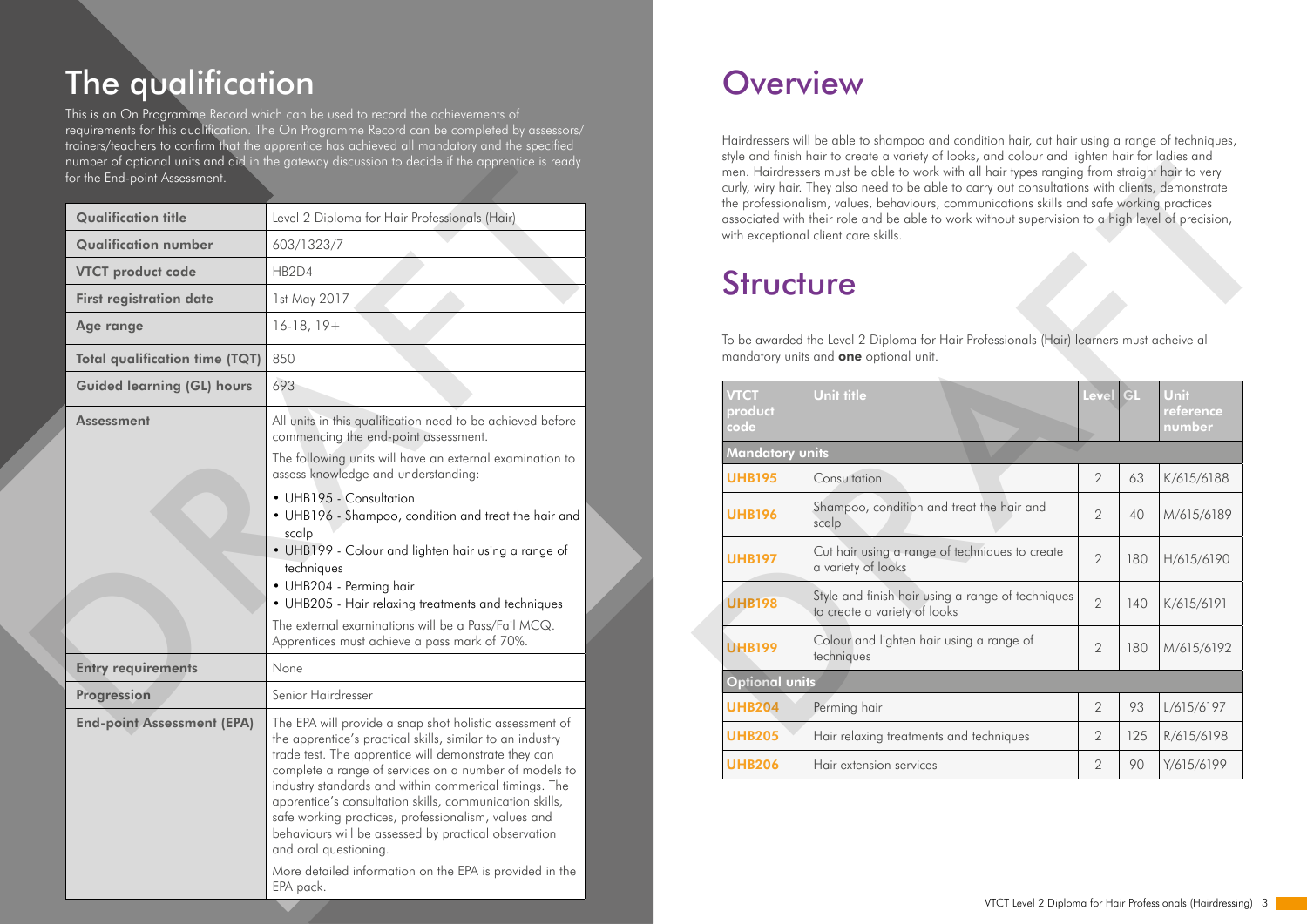#### Behaviours and communication

#### The apprentice will be able to: The apprentice will know and

- Greet the client respectfully and in a friendly manner
- Choose the most appropriate way of communicating with clients
- Be helpful and courteous at all times
- Adapt behaviour in response to each client
- Respond promptly to client's questions and comments and to clients seeking assistance
- Establish client expectations and needs
- Explain clearly any reasons why the client's needs or expectations cannot be met
- Give clients information about services or products offered by the salon
- Willingly undertake wider salon duties, including sales and reception duties when required
- Demonstrate good verbal and non-verbal communication skills
- Provide a positive impression of yourself and your organisation
- Meets the salon's standards of behaviour
- Communicate with the client politely and courteously keep the client informed and reassured
- Quickly locate information that will help the client
- Deal with problems within the scope of your responsibilities and job role
- Show clients and colleagues respect at all times and in all circumstances
- Quickly seek assistance from a senior member of staff when required
- Industry and salon standards of behaviour
- How to meet and greet clients respectfully and in a friendly manner
- How to communicate with the client politely and courteously
- How to identify and confirm the client's expectations
- Client care, principles and practices
- How to maintain a rapport with clients
- Who to refer to with different types of enquiries or problems and when to seek advice
- The Sale of Goods and Services Act and the Data Protection Act
- How to provide advice and recommendations on the products and services provided in the salon
- Salon business systems and processes (this would include: front of house skills, housekeeping, the client journey, the reception area, making appointments, taking payments, basic business, selling and recommendations (retail), teamwork, flexible working and how to adhere to workplace, suppliers' or manufacturers' instructions for the safe use of equipment, materials) Coco the dient respectible wat in a third yield in a third yield a standards of behaviour lineally manner<br>
Coose the mest appendints way of the broken and in a finantly manner<br>
Choose the mest and the finantly manner<br>
Se h
	- How to communicate (this would include: providing a positive impression of yourself and your organisation, customer care and the client journey, including reception, basic communication skills, how to communicate with the general public and colleagues, verbal and non-verbal communication techniques

## understand:

# Progression record

This table is to help you keep track of the apprentice achievement of units.

#### Transferable skills

| Unit code                  | <b>Date achieved</b>                                                                                                                                                                                                                                                                                                                                   | <b>Assessor initials</b> |
|----------------------------|--------------------------------------------------------------------------------------------------------------------------------------------------------------------------------------------------------------------------------------------------------------------------------------------------------------------------------------------------------|--------------------------|
| <b>UHB195</b>              |                                                                                                                                                                                                                                                                                                                                                        |                          |
| <b>UHB196</b>              |                                                                                                                                                                                                                                                                                                                                                        |                          |
| <b>UHB197</b>              |                                                                                                                                                                                                                                                                                                                                                        |                          |
| <b>UHB198</b>              |                                                                                                                                                                                                                                                                                                                                                        |                          |
| <b>UHB199</b>              |                                                                                                                                                                                                                                                                                                                                                        |                          |
| <b>UHB204</b>              |                                                                                                                                                                                                                                                                                                                                                        |                          |
| <b>UHB205</b>              |                                                                                                                                                                                                                                                                                                                                                        |                          |
| <b>UHB206</b>              |                                                                                                                                                                                                                                                                                                                                                        |                          |
|                            | Transferable skills                                                                                                                                                                                                                                                                                                                                    |                          |
|                            | The apprentice must demonstrate the behaviours and communication skills, safe working<br>practices and the professionalism and values associated with their role and be able to work<br>without supervision to a high level of precision, with exceptional client care skills. These<br>transferable skills must be demonstrated throughout all units. |                          |
|                            | Transderable skills demonstrated in                                                                                                                                                                                                                                                                                                                    | <b>Assessor initials</b> |
| <b>UHB195 Consultation</b> |                                                                                                                                                                                                                                                                                                                                                        |                          |
|                            | UHB196 Shampoo, condition and treat the hair and scalp                                                                                                                                                                                                                                                                                                 |                          |
| looks                      | UHB197 Cut hair using a range of techniques to create a variety of                                                                                                                                                                                                                                                                                     |                          |

| Transderable skills demonstrated in                                                      | <b>Assessor initials</b> |
|------------------------------------------------------------------------------------------|--------------------------|
| <b>UHB195 Consultation</b>                                                               |                          |
| UHB196 Shampoo, condition and treat the hair and scalp                                   |                          |
| UHB197 Cut hair using a range of techniques to create a variety of<br>looks              |                          |
| UHB198 Style and finish hair using a range of techniques to create<br>a variety of looks |                          |
| UHB199 Colour and lighten hair using a range of techniques                               |                          |
| UHB204 Perming hair                                                                      |                          |
| UHB205 Hair relaxing treatments and techniques                                           |                          |
| UHB206 Hair extension services                                                           |                          |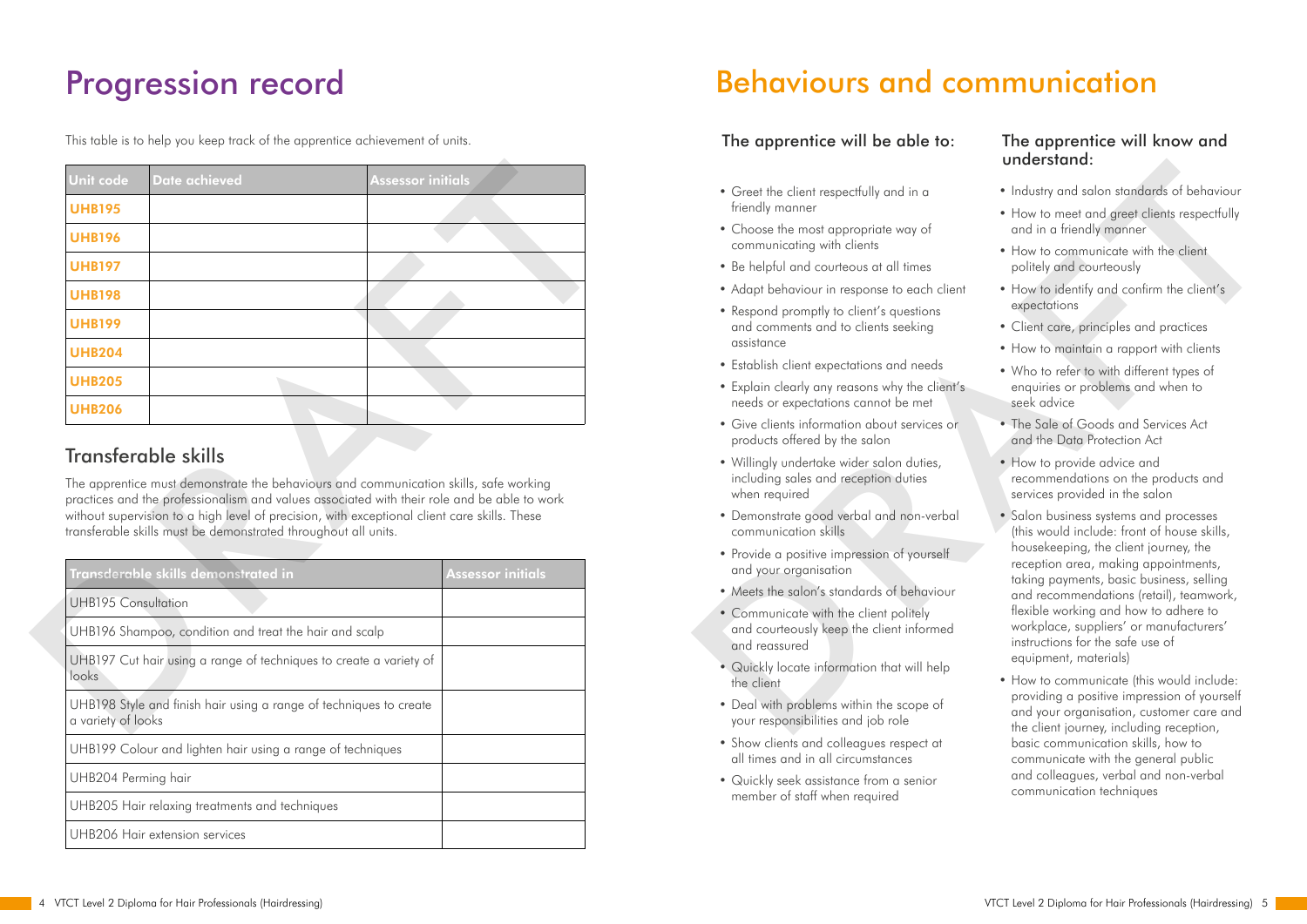# Safe working practices

- Legal and organisational requirements
- How to use tools, equipment, materials and products correctly
- How to adhere to workplace cleaning, disinfection, sterilisation, supplier or manufacturers' instructions
- Current legal requirements and guidance relating to age restrictions for colouring and lightening services
- How to reduce and manage waste (recycle, reuse, safe disposal, clinical waste)
- Client preparation and protection, protective clothing and products for self and clients
- How to reduce and minimise direct and indirect cross-infection
- How to reduce risk of injury to self and others
- How to maintain posture and position whilst working to minimise fatigue and the risk of injury
- Standards of personal hygiene and protection to meet industry, organisational and local authority requirements
- The importance of using personal protective equipment (PPE)
- What contact dermatitis is and how to avoid developing it
- Why it is important to keep work areas and resources clean and tidy
- Hazards and risks which exist in the workplace and the safe working practices to follow
- Different working methods that promote environmental and sustainable working practices, e.g., reducing energy usage (energy efficient equipment, low energy lighting, utilising solar panels), reducing water usage and other resources, preventing pollution

#### The apprentice will be able to: The apprentice will know and

- Maintain effective, hygienic and safe working methods
- Take health and safety considerations into account
- Maintain responsibilities for health and safety throughout the service
- Observe legal and industry requirements;
- Adhere to workplace, suppliers' or manufacturers' instructions for the safe use of equipment, materials and products
- Prepare your client and yourself to meet legal and organisational requirements
- Maintain the client's modesty, privacy and comfort at all times
- Protect the client's clothing and accessories throughout the service
- Promote environmental and sustainable working practices
- Ensure personal hygiene and protection meets industry, organisational and local authority requirements
- Demonstrate correct use of Personal Protective Equipment (PPE)
- Maintain posture and position whilst working to minimise fatigue and the risk of injury to self and others
- Use work methods that: minimise the wastage of products, minimise the risk of cross-infection, make effective use of working time, keep work area and resources clean and tidy throughout the service, dispose of waste materials to meet legal requirements, complete services in a commercially viable time vectors of the system of the system of the system of the system of the system of the system of the system of the system of the system of the system of the system of the system of the system of the system of the system of

# understand:

- The necessary environmental conditions for services, such as heating and ventilation and why these are important
- Health and safety legislation and practice relevant to Consultation including:
	- Health and Safety at Work Act
- The Reporting of Injuries, Diseases and Dangerous Occurrences Regulations (RIDDOR) is viewtoo, sou to simulate the membership of the membership relations and proference relations to the Reporting China Salely of Work Act<br>
- The Reporting China Indianse.<br>
Desperting China Salely of Work Act<br>
- The Reporti
	- The Health and Safety (First Aid) **Regulations**
	- The Regulatory Reform (Fire Safety) Order
	- The Manual Handling Operations **Regulations**
	- The Control of Substances Hazardous to Health Regulations (COSHH)
	- The Electricity at Work Regulations
	- The Environmental Protection Act
	- The Management of Health and Safety at Work Regulations
	- The Health and Safety (Information for Employees) Regulations
	- Data Protection Act
	- Working Time Directives
	- Cosmetic Products Regulations
	- Sale of Goods Act
	- Distance Selling Act
	- **Trade Descriptions Act**
	- Consumer Protection legislation